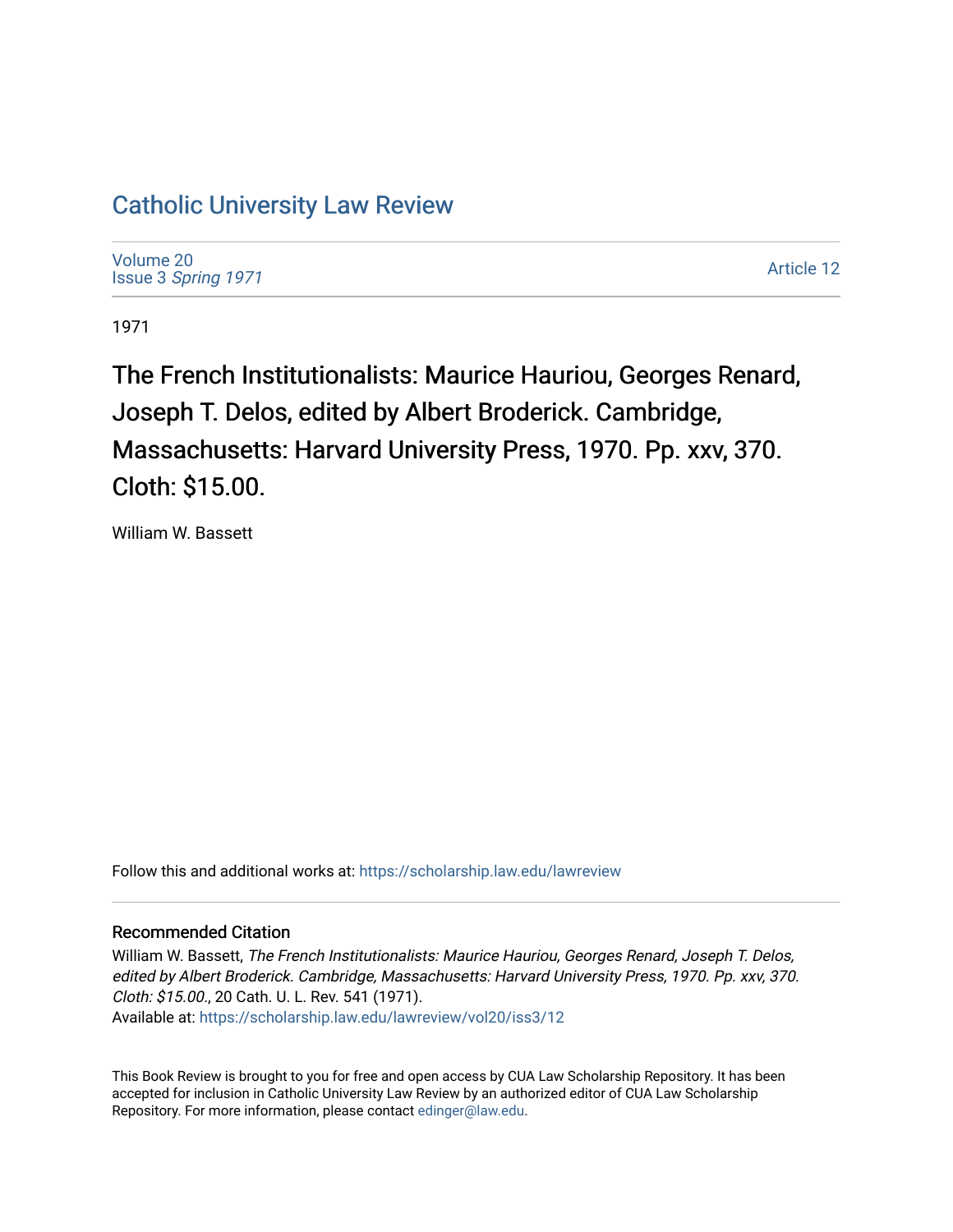### **Book Review**

#### **William W. Bassett\***

## **The French Institutionalists: Maurice Hauriou, Georges Renard, Joseph T. Delos, edited by Albert Broderick. Cambridge, Massachusetts: Harvard University Press, 1970. Pp. xxv, 370. Cloth: \$15.00.**

The procedural framework of the legal system occupies a central position in recent studies of contemporary jurisprudence and the comparative philosophy of law. The processes of law, as Paul Freund recently remarked, rather than its particular judgments or results, offer insights which "may teach us to cope with the great antinomies of our aspirations: liberty and order; privacy and knowledge; stability and change; security and responsibility."'

The legal enterprise, defined in Henry M. Hart's studies around the principle of institutionalized decision and settlement, is a creative force in society. Law serves persons existing in radical interdependence by procedures ordained duly to direct and domesticate power. The legal order is a positive context for the developing interrelationships of rights and duties between individuals and organizations within the national state and the international community.

Focusing upon the centrality of a progressive and societal role of law, jurists are increasingly turning from treatises preoccupied with systematic conceptualization and codification to a methodology of interdisciplinary analysis. Illustrative of this trend are the recent studies of Freund, Lon L. Fuller's *The Anatomy of Law* and two very significant studies of the judicial process, Alexander Bickel's *The Supreme Court and the Idea of Justice and* Schubert and Danelski's *Comparative Judicial Behavior: Cross-Cultural Studies of Political Decision-Making in the East and West.*

The present collection of essays taken from the writings of Maurice Hauriou, Georges Renard and Joseph T. Delos brings welcome light upon the

**<sup>\*</sup> Associate Professor, The School of Canon Law, The Catholic University of America; M.A., University of Illinois, 1958; S.T.L., St. Mary of the Lake Seminary, Mundelein, 1959; J.C.D., Gregorian University, Rome, 1965.**

**<sup>1.</sup> P. FREuND, ON LAW AND JUSTICE V (1969).**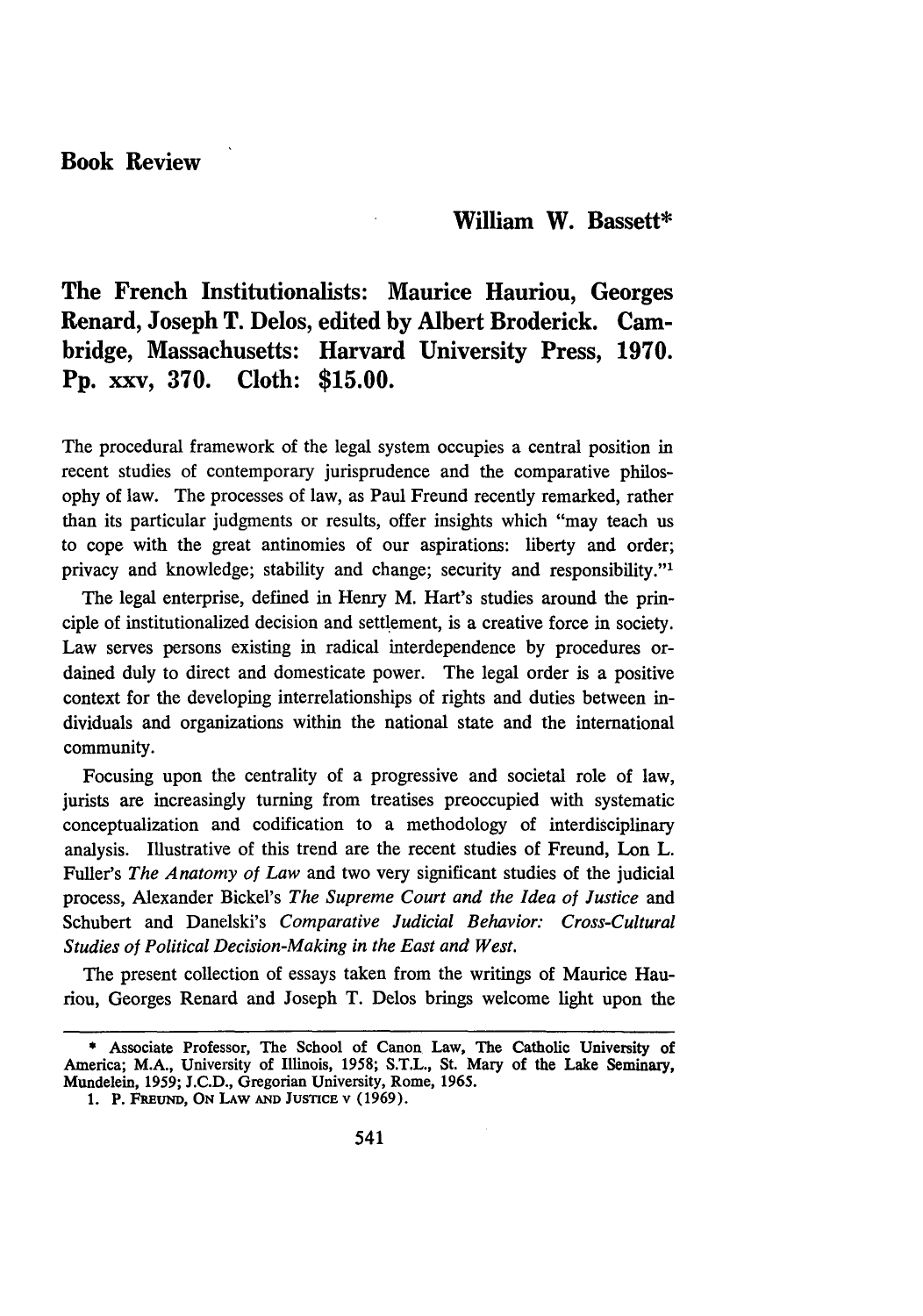American scene. Careful editing and meticulous annotation make this voTume a valuable contribution to the analytic endeavor. An equally worthy translation serves to convey with clarity and precision the thinking of the great French jurists as they explored the dynamics of social interaction to establish law and right upon the institutional foundations of society.

Roscoe Pound classified the work of Maurice Hauriou, Dean of the Facult6 de Droit of Toulouse in the first quarter of the century, as neo-scholastic sociological jurisprudence. What Kant attributed in the development of legal obligation to will, Marx to economic wants, Post to instincts, Weber to values and William James to desires and demands in conflict, Pound says Hauriou ascribed to institutions.2 Pound found this a dangerous shift of the basic legal unit away from the individual man. He feared submergence in the demands of the corporate state. Yet it is now clear that Hauriou compensated by a rich personalism which enabled him to strike a theoretical balance that Pound had failed to see.

Hauriou sought an explanation for the developing legal order that would avoid both an individualistic disintegration in the fictionalized citadel of contract and denigration of legal personality by the equation of legal order with the state. For this reason he repeatedly criticized Léon Duguit, who he thought had used sociological theory in such a way as to jeopardize the very integrity of personal rights as a creation of the mass of consciences. This he thought would leave unprotected the rights of any dissident minority. But with equal vigor he opposed Hans Kelsen's pure theory of law as a formalistic construct unrelated to the dynamics of the social factor. Both extremes failed to account for the complexities or the evolution of positive law by reducing them to a single explanation, a "monism" as he termed it. The individual, Hauriou believed, is antecedent to both law and state, not in the privity of a shielded subjectivity, but as a social being, as needing for growth and fulfillment the structure of institutionalized relationships.

Hauriou's studies of French administrative law, of which he is the acknowledged master, led him to the theory of the institution. The integration of custom, contract and legislation in a processive and relational matrix of positive law has been further developed by his two most important disciples, Georges Renard, formerly professor of public law at Nancy, and Joseph T. Delos, professor of sociology and law at Lille. They have gone beyond Hauriou into a general institutional theory or philosophy of law. Of the three, Delos alone, who contributes a retrospective essay to this volume, is still alive.

**<sup>2. 3</sup> R. POUND, JURISPRUDENCE 342 (1959).**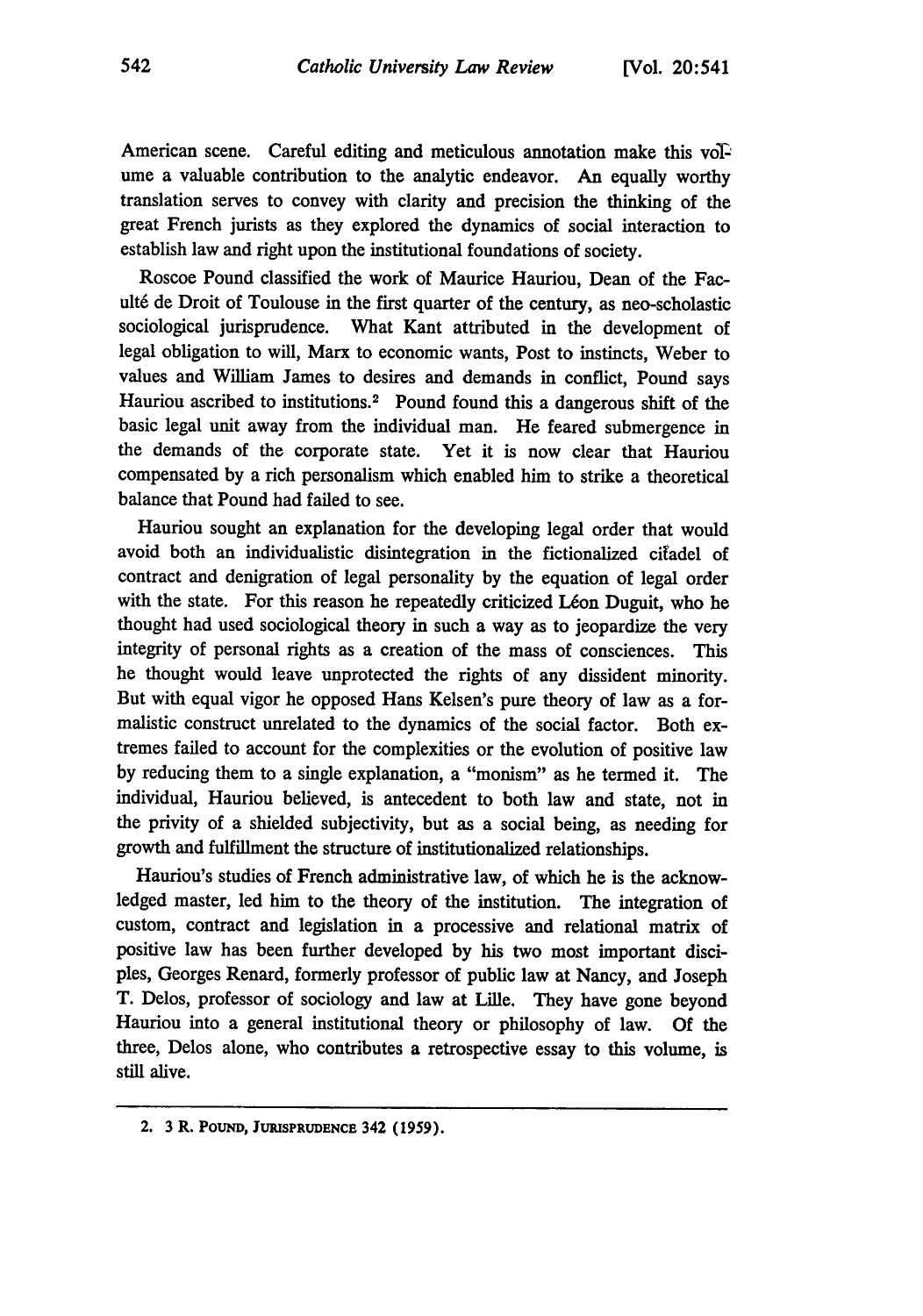Man in his natural sociability is the basic datum, the principal "social fact" in a galaxy of interrelated phenomena which supply the concrete concern for justice in positive law. In the view of the institutionalists, these social facts tend to coalesce in structured institutions under the influence of directive ideas. The rational element or guiding idea is the leading reason for cooperation in the formation of organizations and the vital, moving force of institutions. Hauriou defined institution basically as:

... an idea of a work or enterprise that is realized and endures juridically in a social milieu; for the realization of this idea, a power is organized that equips it with organs; on the other hand, among the members of the social group interested in the realization of the idea, manifestations of communion occur that are directed by the organs of the power and regulated by procedures.<sup>3</sup>

The role of authority within any institution is to further the attainment of this organizing and directive idea. The exercise of authority, however, depends on the observable stage of ideational development, wherein the role of sociology is pivotal. Social facts supply the stuff of positive law, but the directing idea remains normative. Progress in society depends upon the rational development of basic ideas in the light of critical moral principles bearing upon the values of order, justice and liberty, and the need procedurally to balance power with power to compensate for human weaknesses.

The legal enterprise is thus the art of achieving the idea, the common personal and social objectives of interdependent men and institutions. Law is not only deductive, but primarily practical. Hauriou cites favorably the definition of Celsus that law is an art, *ars boni et aequi.* Utilizing the data of the social and behavioral sciences, law properly functions to the attainment of fundamental moral ideas for the common good of society. These moral ideas can be verified by the observation of the reality of men living in society.

As Delos remarks, this means preeminently a return to reality, to an objective natural law based upon the observation of human nature, not as an abstract notion or concept, but as that which is "most real and most living in each one, the principle of all the instincts, vital forces, intellectual, moral or physical needs, that give birth to the life of society and provide it with its ends."4

Social relationships are real. They constitute an "objective reality, exterior to the individuals who are the support and the terms of these relationships,

**<sup>3.</sup>** THu **FRENCH INSTrrUTIONALISTS 99 (A.** Broderick **ed. 1970).**

*<sup>4.</sup> Id.* at 265.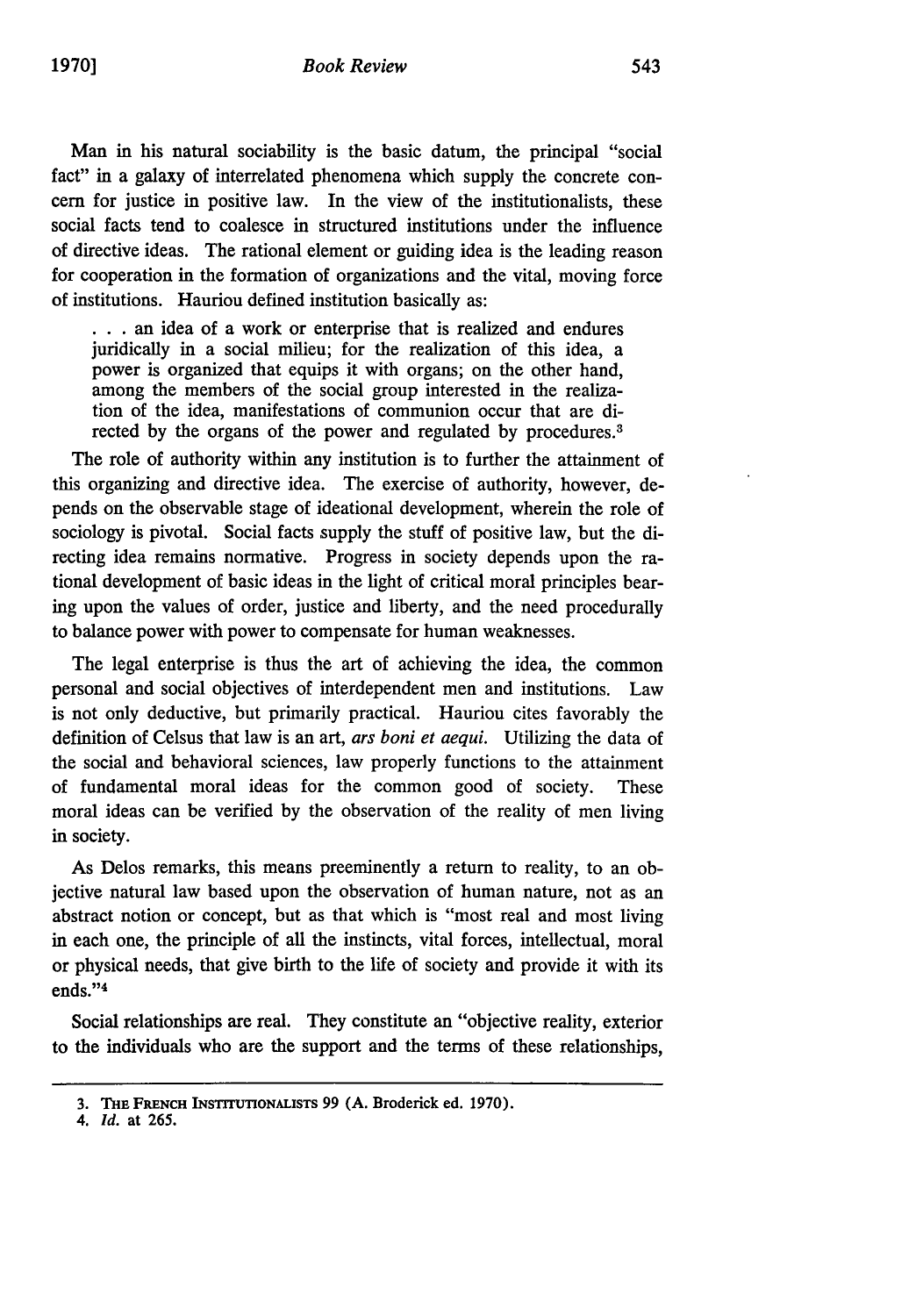and they are irreducible to psychological or interpsychological realities."<sup>5</sup> Thus, institutions as unlike as the family and organized international society have an incontestable natural foundation in an observable reality.

An institutional conception of law thus means

\* **. .** a conception of juridical reality that, applied to foundations and groups, brings out the fundamental role of the directing idea; applied to the study of the legislative act, emphasizes its nature as an "incarnate idea"; and finally, applied to contract, explains its true nature, shows that it is not a simple balance between two wills but that it too is institutional in nature and gravitates around an organizing idea.<sup>6</sup>

Law is never merely the manifestation of will. Thus, an analysis of the realities themselves, a study of the internal structure of the juridical act, definitively casts subjectivism and voluntarism outside the domain of the philosophy of law.

Right and duty manifest themselves when reason fulfills its proper office and, considering the beings in question, *judges* what their reciprocal relationships should be in order to conform to their nature. Reason then discerns *an order of natural balance,* that is, an order of justice that is founded not on arbitrary subjective evaluations but on the objective value of beings. Law is born when reason is no longer content with simply verifying the nature of beings but draws normative consequences from them. The jurist is a sociologist who adds to his preoccupations a concern for order.<sup>7</sup>

Positive law, Delos explains, is the normative expression of the social order of justice and balance. The order of justice is then truly a societal order, and every act of justice performed by an individual realizes an "element" of the social order.

The institutionalized conception of law is purposeful and dynamic. It sees positive law as intent upon achieving human group aims in a process of development. The juridical rule is neither a deductive concept nor the arbitrary and subjective decision of a judge. Rule and social reality are interrelated. Law develops from the society which takes priority to it and to which it is ultimately subservient. The rule of law is not a purely formal reality; it is a social form, a social manner of behavior expressed in positively juridical terms.

This brief outline fails to do justice to the profundity of legal analysis attained by the French institutional jurists. Time and again the perceptive in-

*<sup>5.</sup> Id.* at 233.

*<sup>6.</sup> Id.* at 252.

*<sup>7.</sup> Id.* at 261.